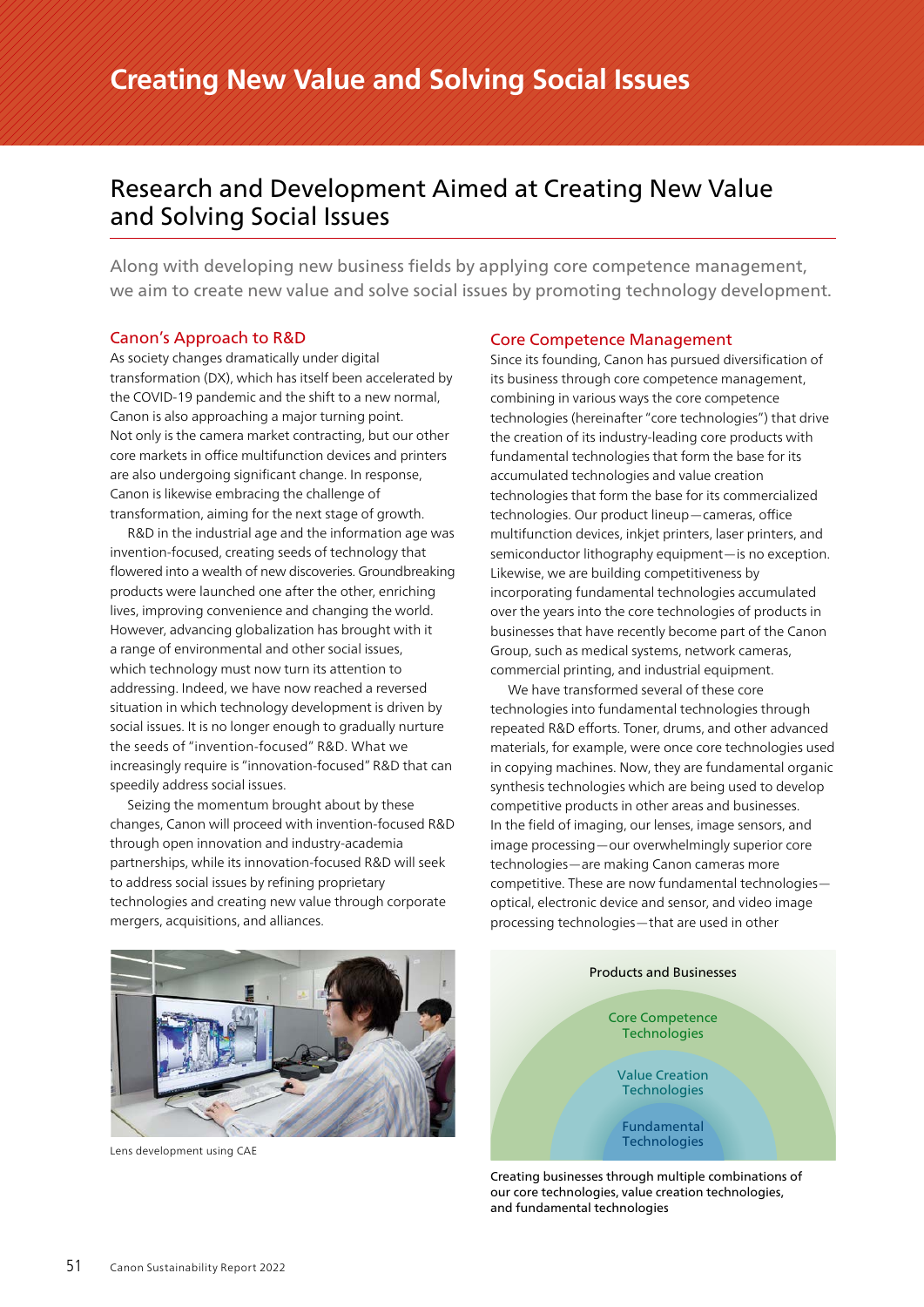businesses. Specifically, the core technology behind Canon camera person detection has been further developed as a fundamental technology for AI and data statistical analysis, and is now being incorporated into healthcare IT systems helping to drive diversification in our medical business and strengthen this business.

The value creation technologies supporting quality, cost, and on-time delivery, which Canon has accumulated during its growth, underpin the launch of new products and businesses. Robust value creation technologies focusing on analytical simulation, intellectual property, quality, design, value engineering, field engineering, and environmental technologies, are one of Canon's greatest strengths for swiftly growing a business.

### R&D System

With Canon's current diversification, each product division is moving forward with product development based on plans unique to that division. At the same time, our R&D Headquarters carries out leading-edge trend research and the resulting advanced technology development. This system allows individual business groups and headquarters to engage in multiple R&D projects while strengthening existing businesses and fostering new businesses by means of close coordination.

### R&D Strategy for Phase VI

Canon embarked in 2021 on phase VI of the Excellent Global Corporation Plan, which focuses on strengthening R&D along the following three trajectories.

First, we will further strengthen fundamental technologies and value creation technologies. In this way we will drive forward the key strategies of Phase VI of the Excellent Global Corporation Plan, which call for the Group to thoroughly enhance competitiveness in the Printing, Imaging, Medical, and Industrial industryoriented business groups.

Second, we will generate the seeds of our next ventures based on robust core technologies and fundamental technologies. In terms of physical research and development, for example, we will develop materials with new functionality leveraging material technology based on ink and toner materials, while also developing devices utilizing other specialized materials, then we will foster next-generation technologies as the seeds of new business. At the same time, through technological diversification, we will pioneer new business fields.

Third, we will strengthen innovation-focused technology development that meets the needs of this era. While recognizing trends such as DX and carbonneutral solutions, we will continue driving technology development that leads to higher corporate value. In particular, Canon is focusing on a cyber-physical system that effectively integrates cyberspace, which allows us to merge various services, and physical space where people connect with one another. We are drawing on world-class core technologies in the physical domain and advanced cyber technologies through our various alliances, while expanding and developing technologies to develop cyber and physical business models and products that are one step ahead and generating a range of innovation.

# Human Resources to Support Future R&D

Human resources are the cornerstone of these new measures. Through its core competence management, Canon has created a database that includes technologies worked on and the divisions and number of people involved as well as engineer profiles. We have established a framework that enables personnel to take an active role from a company-wide perspective, working with world-class core technologies in commercial business development and cutting-edge fundamental technologies in the R&D Headquarters. For new technical areas needing to be reinforced, we offer training opportunities for personnel to acquire technologies, and develop human resources, positioning the Group to adapt its R&D framework to changing needs. Core competence management in the various product divisions and at the R&D Headquarters is providing young employees with opportunities to exercise their talents and cultivating professionals who are adept in both the business and technological fields that are indispensable to innovation. These human resources will lead the Group into challenging new fields and support the Group in the next generation.



Development of SPAD sensor with 3.2 megapixels for color photography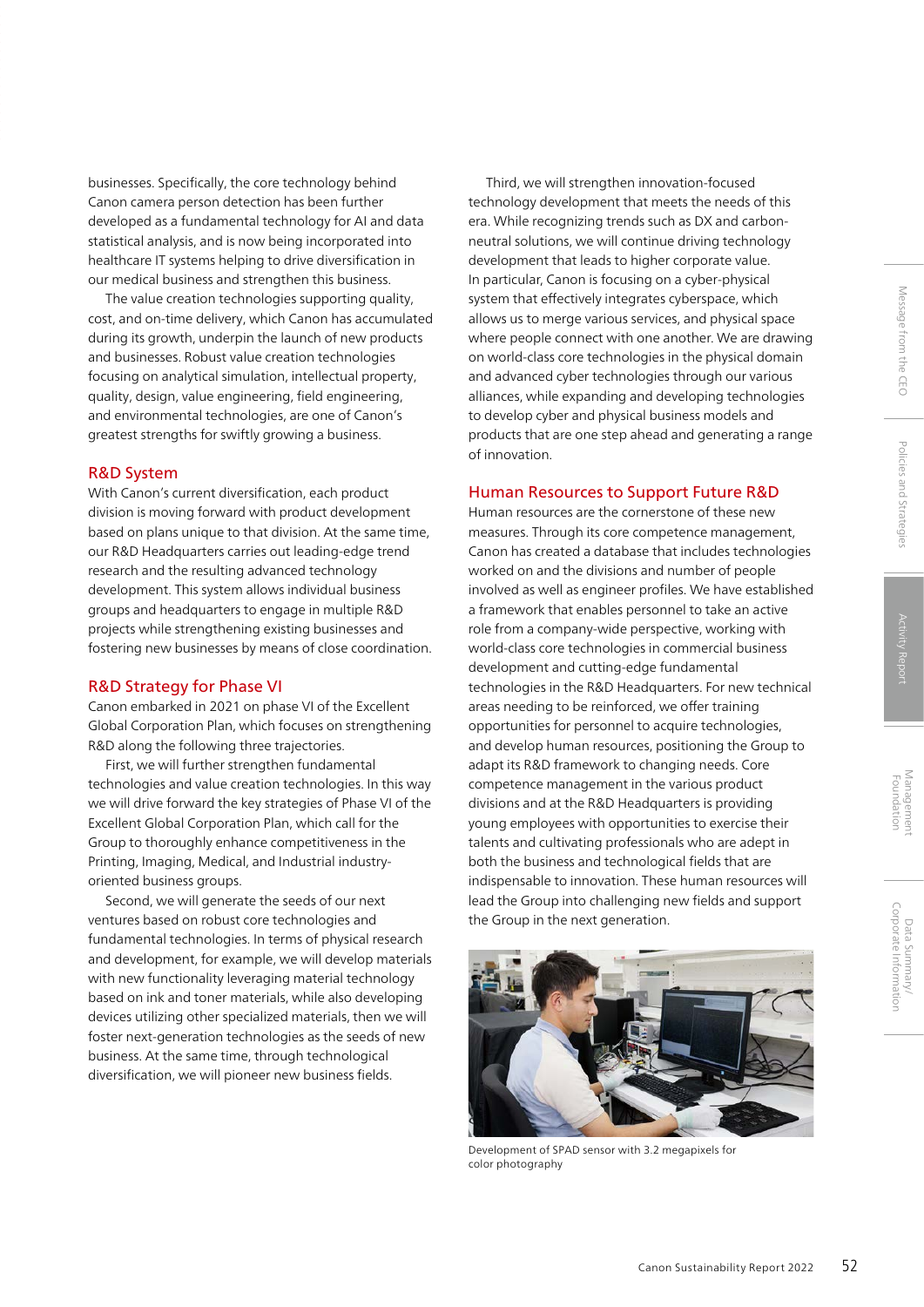# Examples of R&D to Create New Value and Address Social Issues

Through core competence management leading to multiple combinations of our core technologies, fundamental technologies, and value creation technologies, Canon is generating new businesses that will create new value and help solve social issues.

# Successful Development of a Key Device of the Future SPAD Sensor with World-first 3.2 Megapixel Count

Canon has developed a single photon avalanche diode (SPAD) sensor that enables color photography at 3.2 megapixels—higher than the 2.07 megapixels of full HD—even in dark environments. SPAD sensors multiply a single light particle (photon) when it reaches a pixel as if creating an 'avalanche'—, amplifying it in a 'snowball' effect to produce a single large electrical pulse. CMOS sensors measure the volume of light present in a pixel. As the accumulated light is picked up as an electrical signal, associated 'noise' can impair picture quality. SPAD sensors, by contrast, count individual photons digitally, making it possible to measure very small amounts of light even under low-light conditions without electronic noise, making it possible to capture clear images even in dark environments.

The new SPAD sensor developed by Canon uses an approach that includes a unique pixel structure to refract photons within the pixel, enabling photons to be efficiently detected across the entire range of the effective pixels. As a result, even if the pixels are made smaller and rendered at higher resolution (3.2 megapixels), it is possible to capture video even in conditions darker than a starless night sky.

Moreover, as the SPAD sensor is capable of extremely high information processing speeds on the level of 100 picoseconds (one trillionth of a second) it is able to capture very fast-moving objects such as light particles. In addition to its high-sensitivity performance, the sensor's unique rapid response functionality brings great expectation for a wide range of applications including



automated vehicles, diagnostic imaging equipment and chemical measurement devices.

# Social Infrastructure Inspection Services Detecting Cracks with AI Technology

To address the issue of deteriorating and support the maintenance of aging social infrastructure, Canon has developed a service offering inspection of bridges, tunnels and other concrete structures. The condition of concrete depends on design criteria, materials and the environment. If the conditions are bad, concrete is generally considered to start deteriorating after 40 to 50 years, and the need for structural inspection has now reached high levels worldwide.

One of the most important points in assessing the soundness of concrete structures is whether cracks are present. Traditionally, the main inspection method for concrete structures has been based on a graphical sketch of the cracks in the structure made through visual inspection by an inspection engineer with specialized knowledge. In recent years, however, imagebased inspections using a camera to take photographs to identify cracks and other locations needing attention at the inspection site are increasingly becoming the standard. Although this method has the advantage of enabling fine cracks to be confirmed by increasing the resolution of the image, it also requires a lot of time for inspection engineers to check the image at their desks.

Canon, which has been developing image-related AI for many years, has used AI to detect even thin cracks as wide as 0.2 mm and, depending on the quality of the image, even hair cracks as wide as 0.05 mm, from inspection images taken with high-resolution cameras. It has also significantly lightened the growing workload